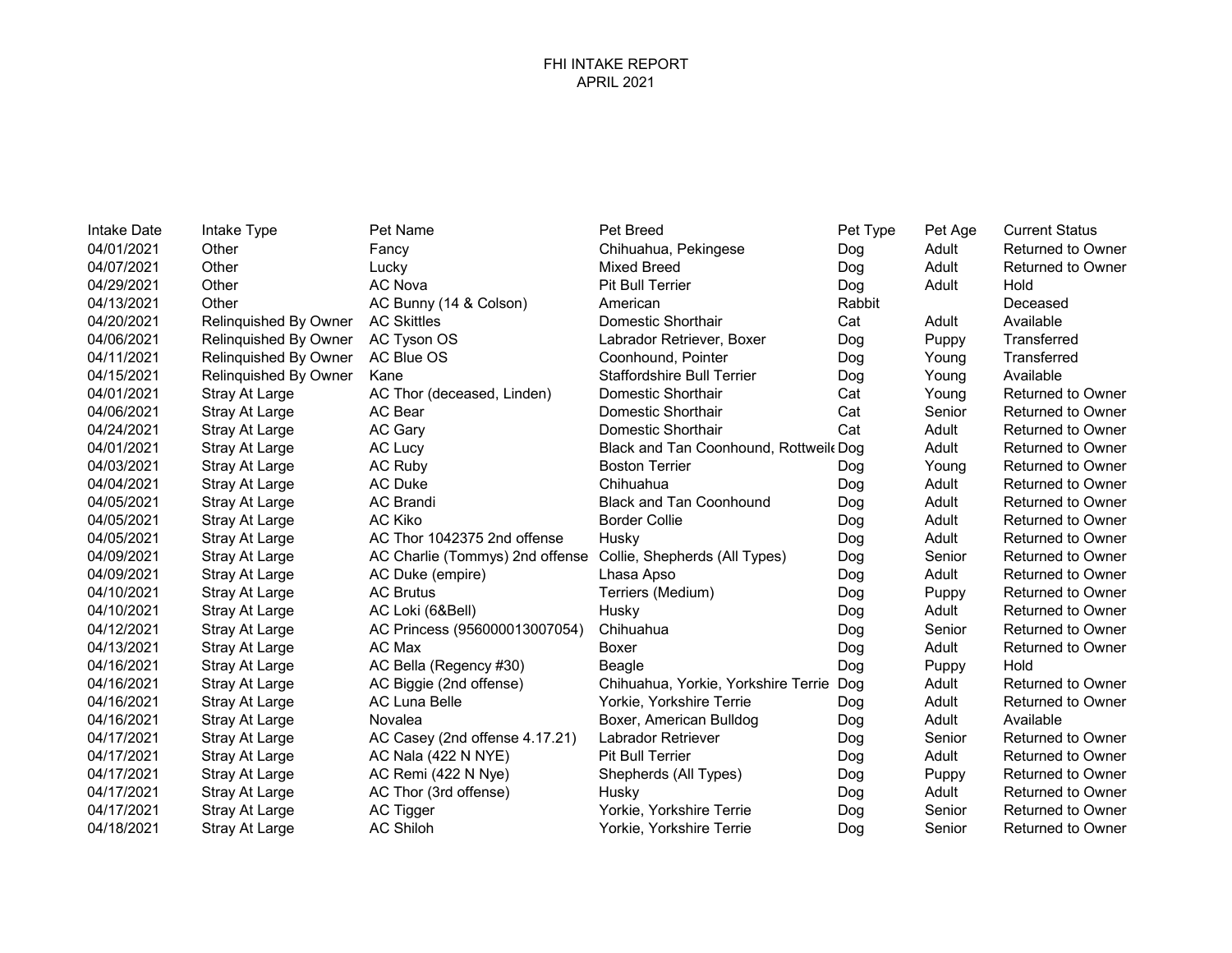## FHI INTAKE REPORT APRIL 2021

| 04/21/2021  | Stray At Large        | AC Blue (Gambino's)            |    | American Staffordshire Terrier      | Dog                 | Puppy  | <b>Returned to Owner</b> |
|-------------|-----------------------|--------------------------------|----|-------------------------------------|---------------------|--------|--------------------------|
| 04/21/2021  | Stray At Large        | <b>AC Willow</b>               |    | <b>Blue Heeler</b>                  | Dog                 | Adult  | <b>Returned to Owner</b> |
| 04/22/2021  | Stray At Large        | AC Duke (empire) 2nd offense   |    | Lhasa Apso                          | Dog                 | Adult  | Returned to Owner        |
| 04/25/2021  | Stray At Large        | AC Doxie Charlie (skate park)  |    | Dachshund                           | Dog                 | Senior | <b>Returned to Owner</b> |
| 04/25/2021  | Stray At Large        | <b>AC Helios</b>               |    | <b>Great Pyrenees</b>               | Dog                 | Adult  | Returned to Owner        |
| 04/25/2021  | Stray At Large        | AC Ollie                       |    | Goldendoodle                        | Dog                 | Puppy  | <b>Returned to Owner</b> |
| 04/25/2021  | Stray At Large        | <b>AC Stella Blue</b>          |    | Beagle                              | Dog                 | Senior | <b>Returned to Owner</b> |
| 04/26/2021  | Stray At Large        | AC Gypsy                       |    | <b>Blue Heeler</b>                  | Dog                 | Young  | Returned to Owner        |
| 04/26/2021  | Stray At Large        | AC Sasha                       |    | <b>Blue Heeler</b>                  | Dog                 | Young  | <b>Returned to Owner</b> |
| 04/27/2021  | Stray At Large        | AC Biggie Smalls (3rd offense) |    | Chihuahua, Yorkie, Yorkshire Terrie | Dog                 | Adult  | Hold                     |
| 04/27/2021  | Stray At Large        | AC Koda                        |    | <b>German Shorthaired Pointer</b>   | Dog                 | Puppy  | <b>Returned to Owner</b> |
| 04/27/2021  | Stray At Large        | <b>AC Messi</b>                |    | Poodle (Miniature)                  | Dog                 | Adult  | Hold                     |
| 04/29/2021  | Stray At Large        | <b>AC Diamond</b>              |    | <b>Pit Bull Terrier</b>             | Dog                 | Adult  | Hold                     |
| 04/29/2021  | Stray At Large        | <b>AC Marley</b>               |    | Labrador Retriever                  | Dog                 | Senior | Returned to Owner        |
| 04/22/2021  | Stray At Large        | AC Blanca                      |    | American                            | Rabbit              |        | <b>Returned to Owner</b> |
| 04/01/2021  | Stray At Large        | AC Possum (109 N Pierce)       |    | Possum                              | <b>Small Animal</b> |        | <b>Wildlife Release</b>  |
| 04/05/2021  | Stray At Large        | <b>AC Frito</b>                |    | Ferret                              | <b>Small Animal</b> |        | Adopted                  |
| 04/08/2021  | Transferred In        | Sugar                          |    | Dachshund, Mixed Breed              | Dog                 | Adult  | Adopted                  |
| 04/24/2021  | <b>Transferred In</b> | <b>AC Baley</b>                |    | Poodle (Miniature)                  | Dog                 | Adult  | <b>Returned to Owner</b> |
| 04/26/2021  | Transferred In        | Happy                          |    | <b>Mixed Breed</b>                  | Dog                 | Adult  | Available                |
| 04/27/2021  | Transferred In        | AC Dean                        |    | Chihuahua                           | Dog                 | Senior | <b>Returned to Owner</b> |
| 04/28/2021  | Transferred In        | <b>Butter</b>                  |    | German Shepherd Dog, Rottweiler     | Dog                 | Puppy  | Available                |
| 04/28/2021  | Transferred In        | Peanut                         |    | German Shepherd Dog, Rottweiler     | Dog                 | Puppy  | Available                |
|             |                       | Dog                            |    | Cat                                 | Other               |        |                          |
| Other       |                       | 4                              | 3  |                                     |                     |        |                          |
| <b>RBO</b>  |                       | 4                              | 3  |                                     |                     | 0      |                          |
| <b>SAL</b>  |                       | 42                             | 36 |                                     | 3                   | 3      |                          |
| <b>TRFR</b> |                       | 6                              | 6  | 0                                   |                     | 0      |                          |

56 48 4 4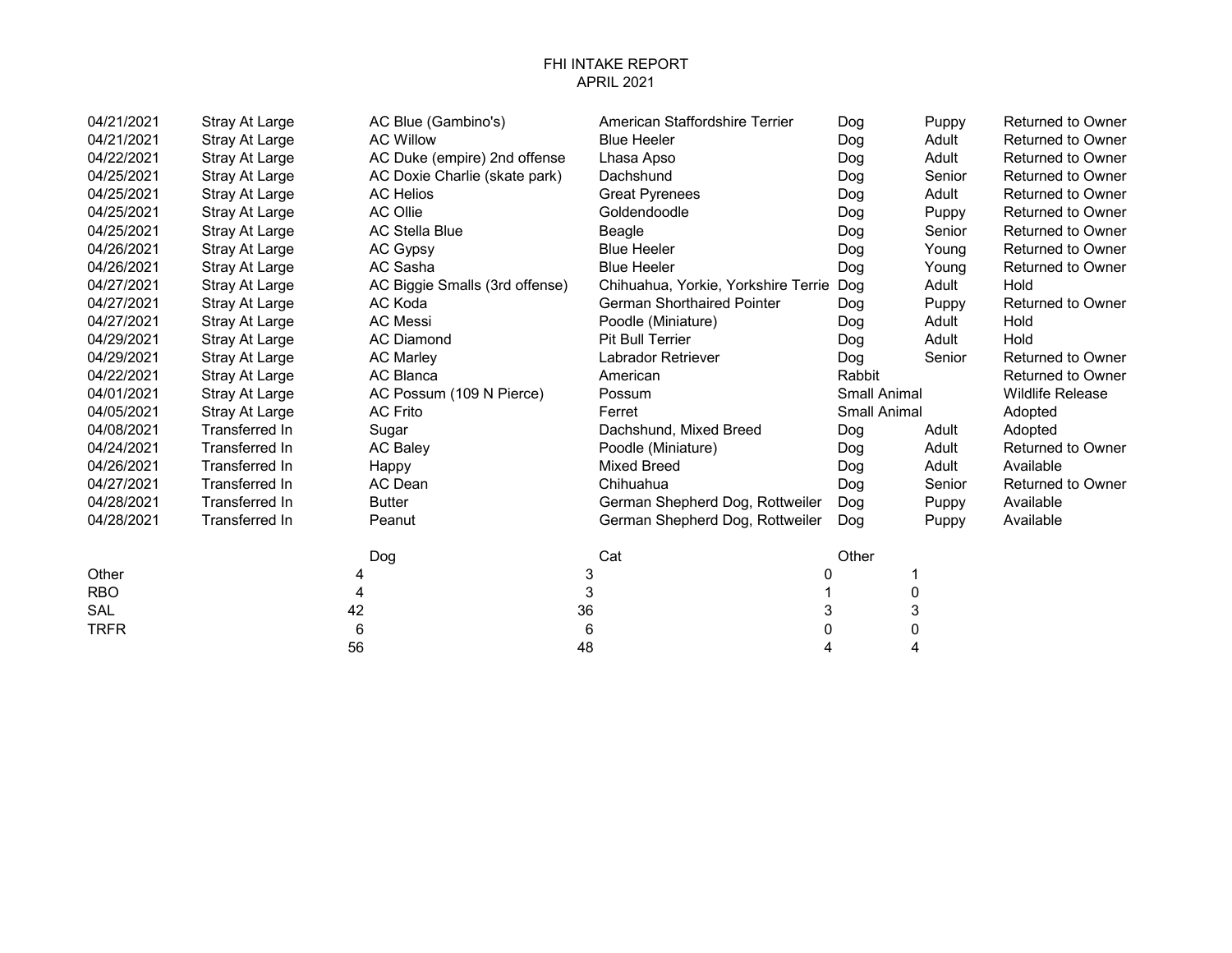| <b>Outtake Date</b> | Outtake Type             | Average Length of Stay Pet Name |                                                               | Pet Breed                            | Pet Type            | Pet Age |
|---------------------|--------------------------|---------------------------------|---------------------------------------------------------------|--------------------------------------|---------------------|---------|
| 04/03/2021          | Adopted                  | 24 days                         | Tito                                                          | Chihuahua                            | Dog                 | Adult   |
| 04/07/2021          | Adopted                  | 2 months                        | Gator                                                         | Chihuahua, Terriers (Small)          | Dog                 | Adult   |
| 04/07/2021          | Adopted                  | 8 days                          | AC 19 & Pine Pup (CARL)                                       | Labrador Retriever                   | Dog                 | Puppy   |
| 04/08/2021          | Adopted                  | 3 months                        | Savannah                                                      | Husky                                | Dog                 | Young   |
| 04/12/2021          | Adopted                  | 5 months                        | <b>DJ</b>                                                     | <b>Pit Bull Terrier</b>              | Dog                 | Puppy   |
| 04/13/2021          | Adopted                  | 25 days                         | <b>Ritz</b>                                                   | Blue Heeler, Shepherd (Unknown Type) | Dog                 | Adult   |
| 04/14/2021          | Adopted                  | about 2 months                  | <b>AC Estrella</b>                                            | Fox Terrier (Wirehaired)             | Dog                 | Puppy   |
| 04/14/2021          | Adopted                  | about 2 months                  | Ted                                                           | <b>Labrador Retriever</b>            | Dog                 | Adult   |
| 04/15/2021          | Adopted                  | about 2 months                  | Audry                                                         | Chihuahua                            | Dog                 | Adult   |
| 04/18/2021          | Adopted                  | 10 days                         | Sugar                                                         | Dachshund, Mixed Breed               | Dog                 | Adult   |
| 04/20/2021          | Adopted                  | 2 months                        | AC Ari (Beans)                                                | Labrador Retriever, Pit Bull Terrier | Dog                 | Adult   |
| 04/22/2021          | Adopted                  | 3 months                        | <b>JESSIE JAMES</b>                                           | Cane Corso, Pit Bull Terrier         | Dog                 | Adult   |
| 04/22/2021          | Adopted                  | about 1 month                   | Damon                                                         | Pomeranian                           | Dog                 | Adult   |
| 04/24/2021          | Adopted                  | 2 months                        | Lulu (Bella)                                                  | Lhasa Apso                           | Dog                 | Adult   |
| 04/25/2021          | Adopted                  | 5 months                        | Toby                                                          | Labrador Retriever, Blue Heeler      | Dog                 | Puppy   |
| 04/27/2021          | Adopted                  | about 1 month                   | Noelle                                                        | Labrador Retriever                   | Dog                 | Adult   |
| 04/28/2021          | Adopted                  | about 2 months                  | Elaina                                                        | Pomeranian                           | Dog                 | Senior  |
| 04/26/2021          | Adopted                  | 8 months                        | Cinnabun                                                      | Dwarf                                | Rabbit              |         |
| 04/30/2021          | Adopted                  | 25 days                         | <b>AC Frito</b>                                               | Ferret                               | <b>Small Animal</b> |         |
| 04/24/2021          | Deceased                 | less than 5 seconds             | AC Gary                                                       | Domestic Shorthair                   | Cat                 | Adult   |
| 04/14/2021          | Deceased                 | 1 day                           | AC Bunny (14 & Colson)                                        | American                             | <b>Rabbit</b>       |         |
| 04/06/2021          | Returned to Owner        | less than 5 seconds             | AC Bear                                                       | Domestic Shorthair                   | Cat                 | Senior  |
| 04/03/2021          | <b>Returned to Owner</b> | less than 5 seconds             | <b>AC Ruby</b>                                                | <b>Boston Terrier</b>                | Dog                 | Young   |
| 04/05/2021          | <b>Returned to Owner</b> | less than 5 seconds             | AC Thor 1042375 2nd offense                                   | Husky                                | Dog                 | Adult   |
| 04/05/2021          | <b>Returned to Owner</b> | less than 5 seconds             | <b>AC Brandi</b>                                              | <b>Black and Tan Coonhound</b>       | Dog                 | Adult   |
| 04/05/2021          | <b>Returned to Owner</b> | 1 day                           | <b>AC Duke</b>                                                | Chihuahua                            | Dog                 | Adult   |
| 04/07/2021          | Returned to Owner        | 2 days                          | AC Kiko                                                       | <b>Border Collie</b>                 | Dog                 | Adult   |
| 04/09/2021          | <b>Returned to Owner</b> | less than 5 seconds             | AC Charlie (Tommys) 2nd offense Collie, Shepherds (All Types) |                                      | Dog                 | Senior  |
| 04/10/2021          | <b>Returned to Owner</b> | less than 5 seconds             | <b>AC Brutus</b>                                              | Terriers (Medium)                    | Dog                 | Puppy   |
| 04/12/2021          | <b>Returned to Owner</b> | less than 5 seconds             | AC Princess (956000013007054)                                 | Chihuahua                            | Dog                 | Senior  |
| 04/13/2021          | <b>Returned to Owner</b> | 3 days                          | AC Loki (6&Bell)                                              | Husky                                | Dog                 | Adult   |
| 04/15/2021          | <b>Returned to Owner</b> | 2 days                          | AC Max                                                        | Boxer                                | Dog                 | Adult   |
| 04/16/2021          | <b>Returned to Owner</b> | 7 days                          | AC Duke (empire)                                              | Lhasa Apso                           | Dog                 | Adult   |
| 04/17/2021          | <b>Returned to Owner</b> | 1 day                           | <b>AC Luna Belle</b>                                          | Yorkie, Yorkshire Terrie             | Dog                 | Adult   |
| 04/17/2021          | <b>Returned to Owner</b> | less than 5 seconds             | AC Casey (2nd offense 4.17.21)                                | <b>Labrador Retriever</b>            | Dog                 | Senior  |
| 04/17/2021          | <b>Returned to Owner</b> | 1 day                           | AC Biggie (2nd offense)                                       | Chihuahua, Yorkie, Yorkshire Terrie  | Dog                 | Adult   |

| Pet Breed                            | Pet Type            | Pet Age |
|--------------------------------------|---------------------|---------|
| Chihuahua                            | Dog                 | Adult   |
| Chihuahua, Terriers (Small)          | Dog                 | Adult   |
| <b>Labrador Retriever</b>            | Dog                 | Puppy   |
| Husky                                | Dog                 | Young   |
| <b>Pit Bull Terrier</b>              | Dog                 | Puppy   |
| Blue Heeler, Shepherd (Unknown Type) | Dog                 | Adult   |
| Fox Terrier (Wirehaired)             | Dog                 | Puppy   |
| <b>Labrador Retriever</b>            | Dog                 | Adult   |
| Chihuahua                            | Dog                 | Adult   |
| Dachshund, Mixed Breed               | Dog                 | Adult   |
| Labrador Retriever, Pit Bull Terrier | Dog                 | Adult   |
| Cane Corso, Pit Bull Terrier         | Dog                 | Adult   |
| Pomeranian                           | Dog                 | Adult   |
| Lhasa Apso                           | Dog                 | Adult   |
| Labrador Retriever, Blue Heeler      | Dog                 | Puppy   |
| Labrador Retriever                   | Dog                 | Adult   |
| Pomeranian                           | Dog                 | Senior  |
| Dwarf                                | Rabbit              |         |
| Ferret                               | <b>Small Animal</b> |         |
| Domestic Shorthair                   | Cat                 | Adult   |
| American                             | Rabbit              |         |
| Domestic Shorthair                   | Cat                 | Senior  |
| <b>Boston Terrier</b>                | Dog                 | Young   |
| Husky                                | Dog                 | Adult   |
| <b>Black and Tan Coonhound</b>       | Dog                 | Adult   |
| Chihuahua                            | Dog                 | Adult   |
| <b>Border Collie</b>                 | Dog                 | Adult   |
| Collie, Shepherds (All Types)        | Dog                 | Senior  |
| Terriers (Medium)                    | Dog                 | Puppy   |
| Chihuahua                            | Dog                 | Senior  |
| Husky                                | Dog                 | Adult   |
| Boxer                                | Dog                 | Adult   |
| Lhasa Apso                           | Dog                 | Adult   |
| Yorkie, Yorkshire Terrie             | Dog                 | Adult   |
| Labrador Retriever                   | Dog                 | Senior  |
| Chihuahua, Yorkie, Yorkshire Terrie  | Dog                 | Adult   |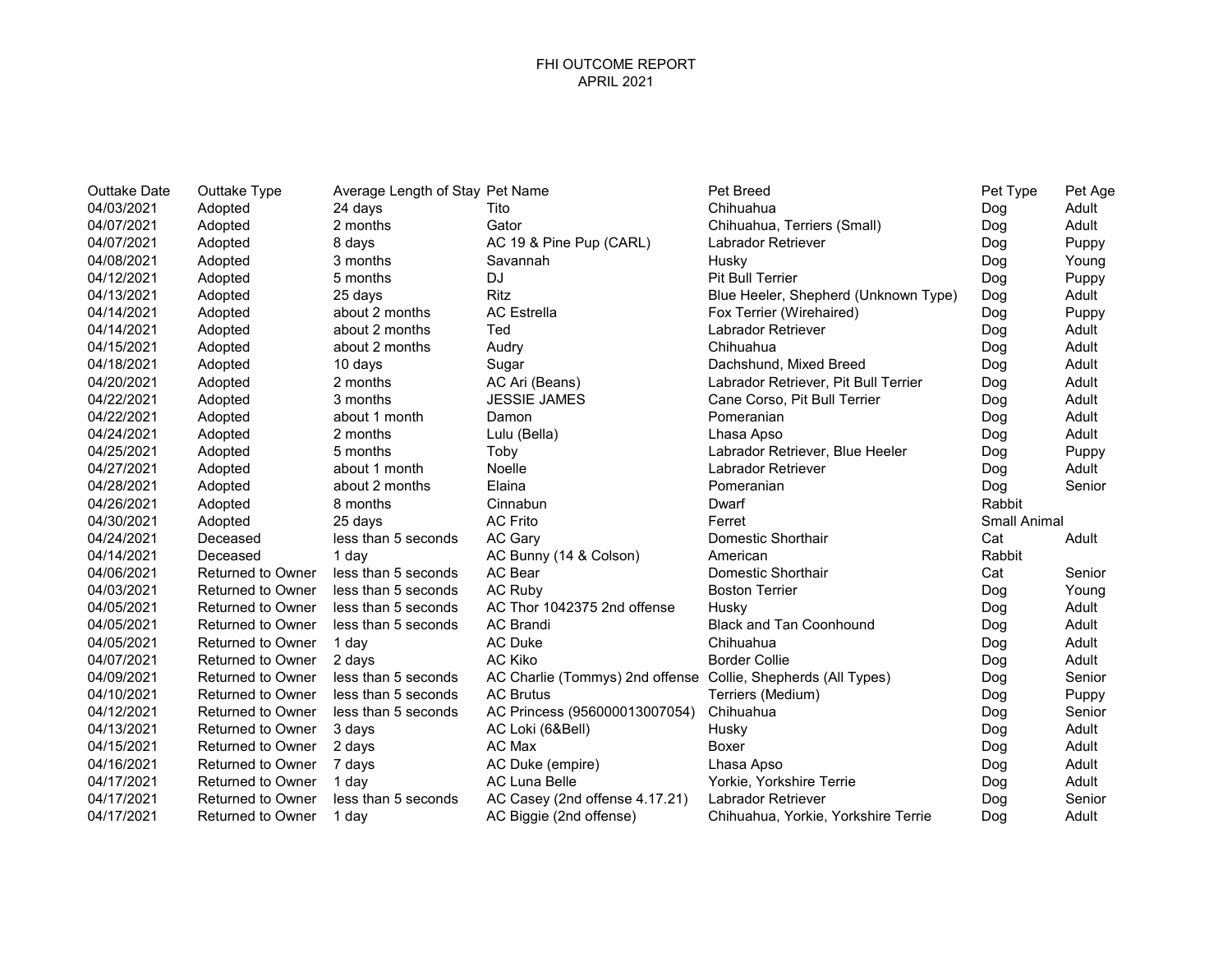## FHI OUTCOME REPORT APRIL 2021

| 04/17/2021  | <b>Returned to Owner</b> | less than 5 seconds          | AC Thor (3rd offense)          | Husky                               | Dog   | Adult  |
|-------------|--------------------------|------------------------------|--------------------------------|-------------------------------------|-------|--------|
| 04/17/2021  | Returned to Owner        | less than 5 seconds          | AC Nala (422 N NYE)            | <b>Pit Bull Terrier</b>             | Dog   | Adult  |
| 04/17/2021  | <b>Returned to Owner</b> | 10 days                      | AC Biggie Smalls (3rd offense) | Chihuahua, Yorkie, Yorkshire Terrie | Dog   | Adult  |
| 04/18/2021  | <b>Returned to Owner</b> | 1 day                        | AC Remi (422 N Nye)            | Shepherds (All Types)               | Dog   | Puppy  |
| 04/18/2021  | <b>Returned to Owner</b> | 1 day                        | AC Tigger                      | Yorkie, Yorkshire Terrie            | Dog   | Senior |
| 04/19/2021  | <b>Returned to Owner</b> | 18 days                      | Fancy                          | Chihuahua, Pekingese                | Dog   | Adult  |
| 04/19/2021  | <b>Returned to Owner</b> | 1 day                        | <b>AC Shiloh</b>               | Yorkie, Yorkshire Terrie            | Dog   | Senior |
| 04/22/2021  | <b>Returned to Owner</b> | less than 5 seconds          | AC Duke (empire) 2nd offense   | Lhasa Apso                          | Dog   | Adult  |
| 04/24/2021  | Returned to Owner        | less than 5 seconds          | <b>AC Bailey</b>               | Poodle (Miniature)                  | Dog   | Senior |
| 04/25/2021  | <b>Returned to Owner</b> | less than 5 seconds          | <b>AC Stella Blue</b>          | Beagle                              | Dog   | Senior |
| 04/26/2021  | <b>Returned to Owner</b> | 19 days                      | Lucky                          | <b>Mixed Breed</b>                  | Dog   | Adult  |
| 04/26/2021  | <b>Returned to Owner</b> | 1 day                        | AC Doxie Charlie (skate park)  | Dachshund                           | Dog   | Senior |
| 04/26/2021  | <b>Returned to Owner</b> | 1 day                        | AC Ollie                       | Goldendoodle                        | Dog   | Puppy  |
| 04/26/2021  | <b>Returned to Owner</b> | 1 dav                        | <b>AC Helios</b>               | <b>Great Pyrenees</b>               | Dog   | Adult  |
| 04/26/2021  | Returned to Owner        | less than 5 seconds          | AC Sasha                       | <b>Blue Heeler</b>                  | Dog   | Young  |
| 04/26/2021  | <b>Returned to Owner</b> | less than 5 seconds          | AC Gypsy                       | <b>Blue Heeler</b>                  | Dog   | Young  |
| 04/22/2021  | <b>Returned to Owner</b> | less than 5 seconds          | <b>AC Blanca</b>               | <b>Rabbit</b>                       | Other |        |
| 04/21/2021  | Transferred              | 15 days                      | AC Tyson OS                    | Labrador Retriever, Boxer           | Dog   | Puppy  |
| 04/21/2021  | Transferred              | 10 days                      | AC Blue OS                     | Coonhound, Pointer                  | Dog   | Young  |
| 04/01/2021  | Transferred              | AC Possum (109 N Pier Possum |                                | Small Animal                        | Other |        |
| 04/01/21    | Deceased                 | less than 5 seconds          | AC Thor                        | Domestic Shorthair                  | Cat   | Adult  |
|             |                          | <b>DOG</b>                   | CAT                            | Other                               |       |        |
| Adoptions   | 19                       | 17                           |                                | 0                                   | 2     |        |
| <b>RTO</b>  | 32                       | 30                           |                                |                                     |       |        |
| <b>TRFR</b> | 3                        | 2                            |                                |                                     |       |        |
| DOA/Euth    | 3                        | 0                            |                                | 2                                   |       |        |
|             | 57                       | 49                           |                                | 3                                   | 5     |        |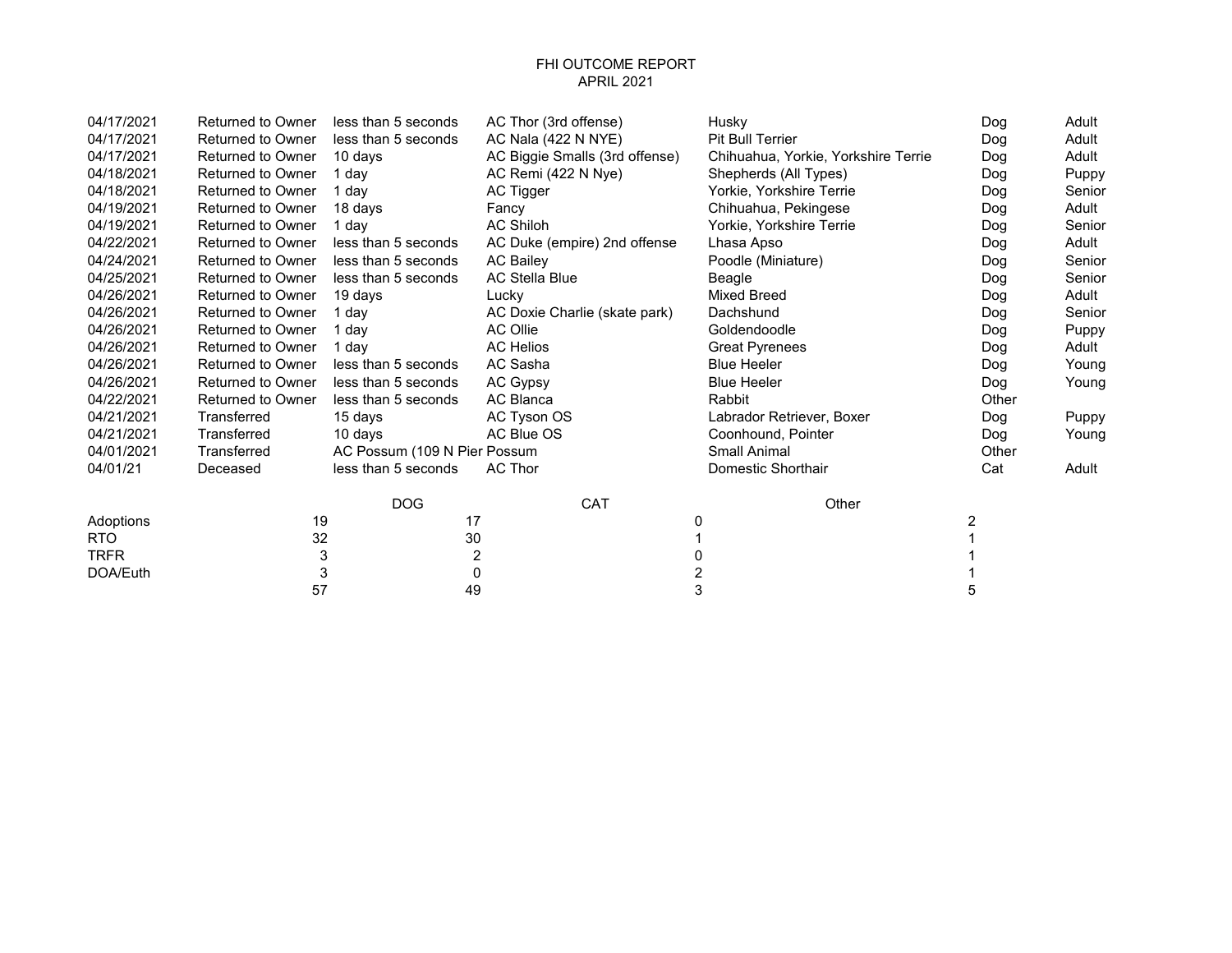## FHI IN CUSTODY REPORT APRIL 2021

| Intake Date | Intake Type           | Pet Name                       | Pet Breed                         |                                               | Pet Type       |       | Pet Age | <b>Current Status</b> |
|-------------|-----------------------|--------------------------------|-----------------------------------|-----------------------------------------------|----------------|-------|---------|-----------------------|
| 02/08/2021  | Stray At Large        | AC Siracha                     | Tabby, Tortoiseshell              |                                               | Cat            |       | Young   | Available             |
| 04/20/2021  | Relinquished By Owner | <b>AC Skittles</b>             | Domestic Shorthair                |                                               | Cat            |       | Adult   | Available             |
| 02/18/2021  | Relinguished By Owner | <b>AC Pretzel</b>              | Domestic Shorthair                |                                               | Cat            |       | Adult   | Fostered              |
| 03/27/2021  | Relinquished By Owner | <b>AC Lucky</b>                | Domestic Shorthair                |                                               | Cat            |       | Adult   | Hold                  |
| 03/27/2021  | Relinquished By Owner | AC Nemo                        | Domestic Shorthair                |                                               | Cat            |       | Adult   | Hold                  |
| 03/28/2021  | Relinquished By Owner | <b>AC Ralf</b>                 | Domestic Shorthair                |                                               | Cat            |       | Senior  | Hold                  |
| 02/08/2021  | Adopted               | Katniss                        | Tabby, Tortoiseshell              |                                               | Cat            |       | Young   | Hold                  |
| 01/08/2021  | Relinquished By Owner | Tank                           | Pit Bull Terrier, Husky           |                                               | Dog            |       | Young   | Available             |
| 01/27/2021  | Relinquished By Owner | <b>AC BELLA</b>                | Boxer, Bullmastiff                |                                               | Dog            |       | Adult   | Available             |
| 02/26/2021  | Relinquished By Owner | AC Jazzy                       | Boxer, Staffordshire Bull Terrier |                                               | Dog            |       | Adult   | Available             |
| 04/15/2021  | Relinquished By Owner | Kane                           | <b>Staffordshire Bull Terrier</b> |                                               | Dog            |       | Young   | Available             |
| 4/12/2021   | Stray At Large        | <b>AC Diamond</b>              | <b>Pit Bull Terrier</b>           |                                               | Dog            |       | Adult   | Boarding              |
| 04/16/2021  | Stray At Large        | Novalea                        | Boxer, American Bulldog           |                                               | Dog            |       | Adult   | Available             |
| 04/26/2021  | Transferred In        | Happy                          | <b>Mixed Breed</b>                |                                               | Dog            |       | Adult   | Available             |
| 04/28/2021  | Transferred In        | <b>Butter</b>                  |                                   | German Shepherd Dog, Rottweiler               | Dog            |       | Puppy   | Available             |
| 04/28/2021  | Transferred In        | Peanut                         |                                   | German Shepherd Dog, Rottweiler               | Dog            |       | Puppy   | Available             |
| 03/11/2021  | Transferred In        | Jenny                          | German Shepherd Dog               |                                               | Dog            |       | Adult   | Boarding              |
| 03/03/2021  | Relinquished By Owner | Dylan                          | Yorkie, Yorkshire Terrie          |                                               | Dog            |       | Adult   | Foster to Adopt       |
| 03/08/2021  | Stray At Large        | AC Luna                        | Husky                             |                                               | Dog            |       | Adult   | Foster to Adopt       |
| 09/29/2017  | Transferred In        | Shady                          | American Staffordshire Terrier    |                                               | Dog            |       | Adult   | Fostered              |
| 09/14/2020  | Stray At Large        | Hank                           | Border Collie, Mixed Breed        |                                               | Dog            |       | Adult   | Fostered              |
| 01/20/2021  | Other                 | Diva                           |                                   | Yorkie, Yorkshire Terrie, Poodles (All Types) | Dog            |       | Adult   | Fostered              |
| 03/18/2021  | Other                 | Dexter                         | <b>Pit Bull Terrier</b>           |                                               | Dog            |       | Adult   | Fostered              |
| 03/29/2021  | Relinquished By Owner | Gunner                         | <b>Pit Bull Terrier</b>           |                                               | Dog            |       | Puppy   | Fostered              |
| 01/21/2021  | Relinquished By Owner | Abby                           |                                   | Labrador Retriever, Labrador Retriever        | Dog            |       | Adult   | Hold                  |
| 01/21/2021  | Relinguished By Owner | Buddy                          |                                   | Labrador Retriever, Labrador Retriever        | Dog            |       | Adult   | Hold                  |
| 03/06/2021  | Stray At Large        | <b>AC Rosie</b>                | <b>Pit Bull Terrier</b>           |                                               | Dog            |       | Adult   | Hold                  |
| 03/10/2021  | Transferred In        | Stefan                         | Pomeranian                        |                                               | Dog            |       | Adult   | Hold                  |
| 04/16/2021  | Stray At Large        | AC Bella (Regency #30)         | Beagle                            |                                               | Dog            |       | Puppy   | Hold                  |
| 04/27/2021  | Stray At Large        | AC Biggie Smalls (3rd offense) |                                   | Chihuahua, Yorkie, Yorkshire Terrie           | Dog            |       | Adult   | Hold                  |
| 04/27/2021  | Stray At Large        | <b>AC Messi</b>                | Poodle (Miniature)                |                                               | Dog            |       | Adult   | Hold                  |
| 04/29/2021  | Stray At Large        | AC Diamond (15& Logan)         | <b>Pit Bull Terrier</b>           |                                               | Dog            |       | Adult   | Hold                  |
| 04/29/2021  | Other                 | <b>AC Nova</b>                 | <b>Pit Bull Terrier</b>           |                                               | Dog            |       | Adult   | Hold                  |
|             |                       | Dog                            |                                   | Cat                                           |                | Other |         |                       |
| Adoptable   | 18                    |                                | 15                                |                                               | 3              |       | 0       |                       |
| Hold        | 15                    |                                | 11                                |                                               | 4              |       | 0       |                       |
|             | 33                    |                                | 26                                |                                               | $\overline{7}$ |       | 0       |                       |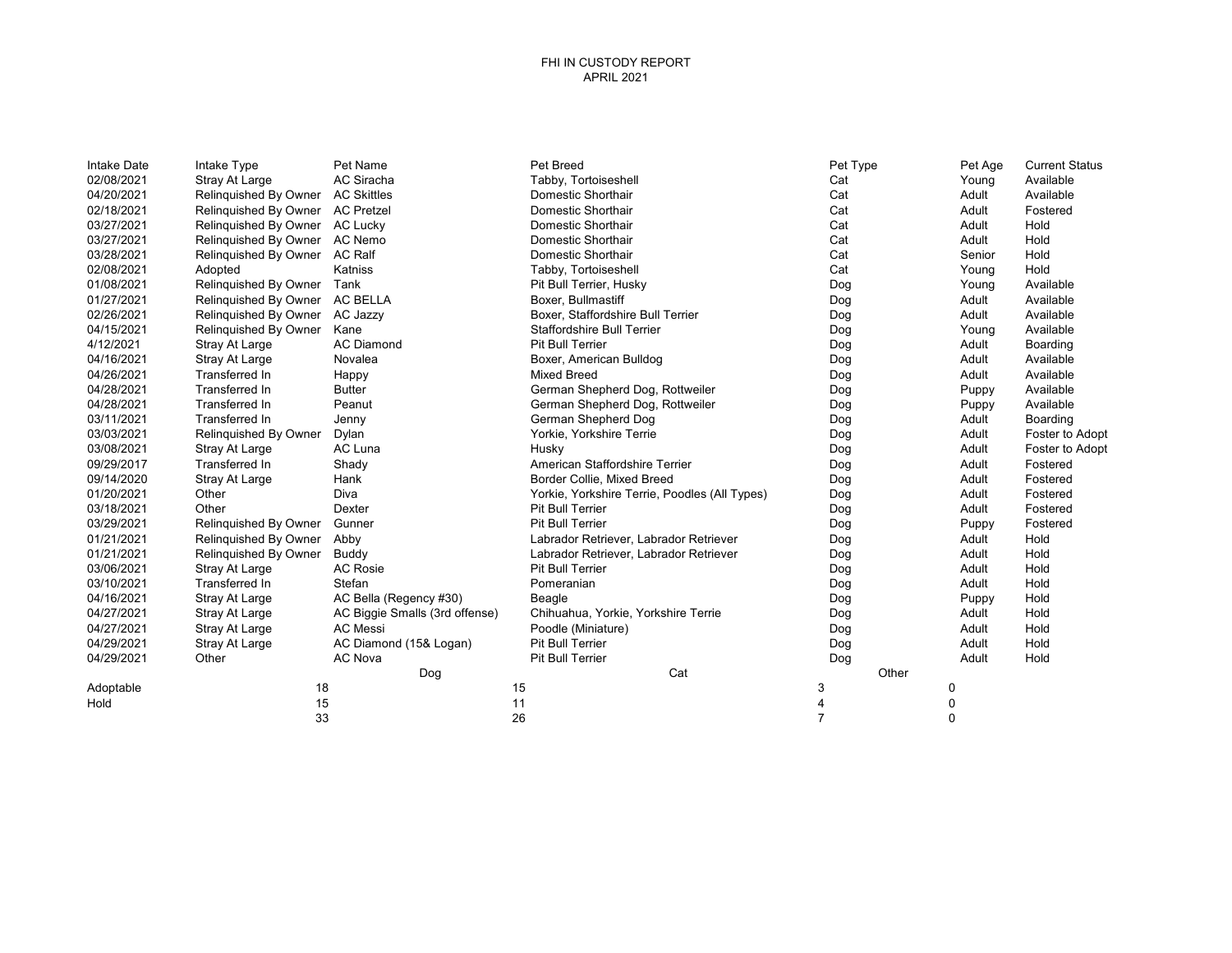## FHI ACTIVITY SUMMARY APRIL 2021

| <b>TOTAL CALLS</b>   |                           | 75             |
|----------------------|---------------------------|----------------|
|                      | <b>DISPATCH INITIATED</b> | 12             |
|                      | <b>RESIDENT INITIATED</b> | 63             |
|                      | <b>FREMONT</b>            | 67             |
|                      | <b>COUNTY</b>             | 8              |
|                      |                           |                |
|                      | <b>REGULAR HOURS</b>      | 61             |
|                      | <b>AFTER HOURS</b>        | 14             |
|                      |                           |                |
| MICROCHIPS SOLD      |                           | $\overline{2}$ |
| <b>LICENSES SOLD</b> |                           | 31             |
| <b>COMPLAINTS</b>    |                           | 0              |
| <b>TOTAL STRAYS</b>  |                           | 42             |
| LEO ASSIST/HOLD      |                           | 1              |
| <b>TNR PROJECTS</b>  | <b>PENDING</b>            | $\mathbf{1}$   |
|                      | <b>IN PROGRESS</b>        | $\mathbf{1}$   |
|                      | <b>CLOSED</b>             | $\mathbf{1}$   |